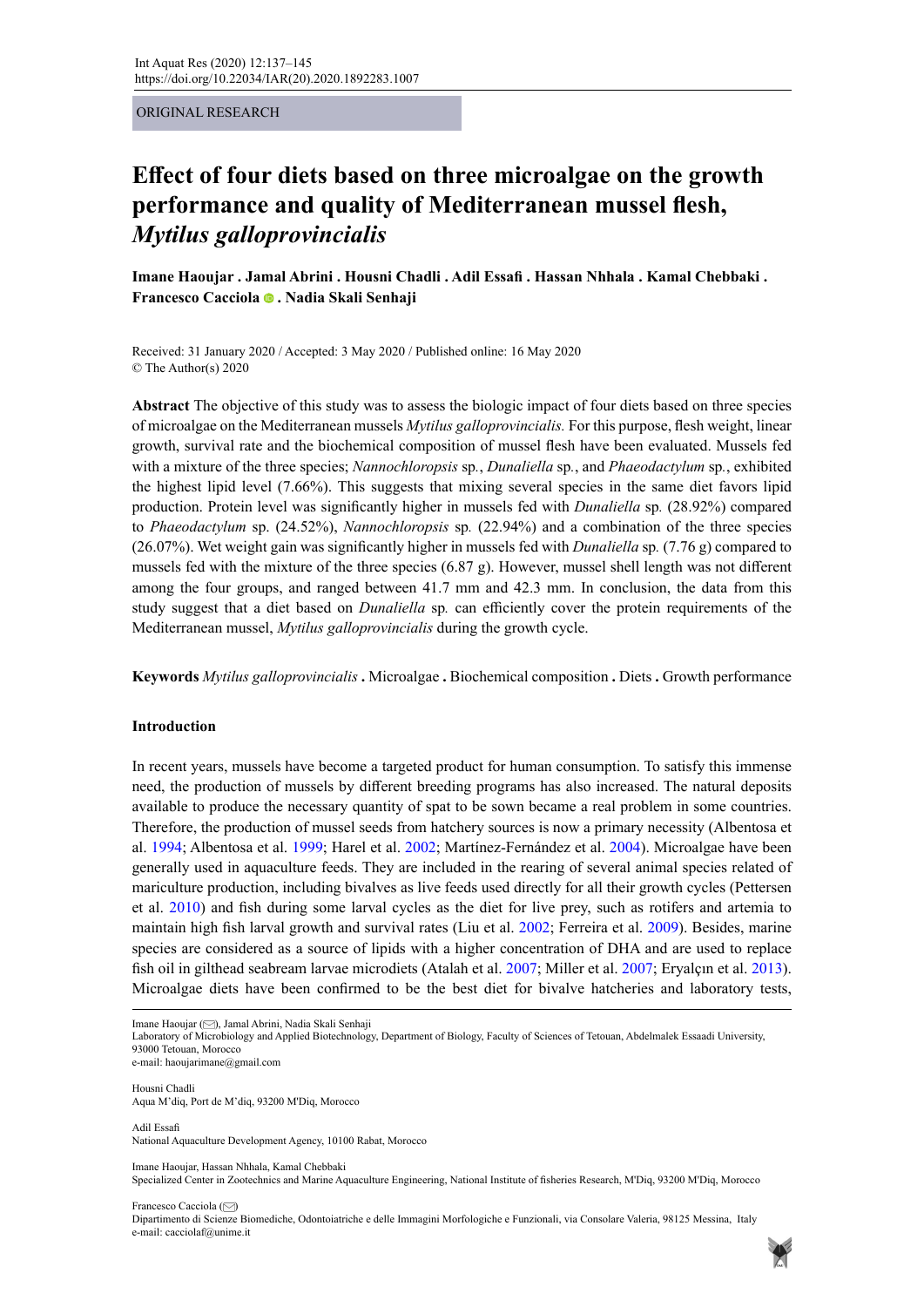because of their intrinsic qualities (Martínez-Fernández et al. 2004). Therefore, the optimal production of bivalves in hatcheries requests a large mass-production of microalgae that was considered the nutritional source for these organisms, from the larval stage to the adult stage. The selection of appropriate diets for the experimental feeding method is very important in aquaculture, especially during the preparation and conditioning of these organisms for later reproductions. It has been reported that the application of a mixed algal diet for bivalves ensures obtaining a balanced diet (Muller-Feuga et al. 2003; Rico-Villa et al. 2006). Currently, isolation of microalgae from the marine environment and their culture under well-controlled conditions are the most common techniques for feeding bivalves (Robert and Trintignac 1997). Furthermore, bivalves separate from crustaceans and larvae fish by using microalgae directly. Consequently, the microalgae using as food must exhibit a suitable quantity and quality. According to Laing (1987), the choice of microalgae intended for feeding bivalves must follow some specific characteristics such as digestive efficiency, absence of toxic components and appropriate cell size of microalgae. To ensure adequate feeding for bivalves, microalgae diets used, need to have suitable size, easy to digest, rich biochemical composition, without toxicity, optimal growth (Laing 1987; Rico-Villa et al. 2006; Pettersen et al. 2010). These factors have been advised because of the differentiation in the nutritional values between various species of microalgae and the subsequent physiological responses registered in bivalves fed with different algae diets (Tremblay et al. 2007; González-Araya et al. 2012; Gonzales et al. 2013).

In general, it is difficult to determine suitable diets for each bivalve species (Rico-Villa et al. 2006). As for the intrinsic quality of diets, one can have different species or even different strains of the same species of microalgae with very different nutritional values. Also, depending on the conditions under which microalgae are produced; a microalgae species may be considered an excellent or poor food source. If the culture conditions are similar, the nutritional effect changes depending on the consumer organisms (Cordero Esquivel 1994). Therefore, the diets prepared with several species of algae increase the chances to provide a well-balanced diet, for the best growth and development of bivalves (Muller-Feuga et al. 2003; Rico-Villa et al. 2006). Previous studies have analyzed the various aspects of growth and feeding at different stages of the development of bivalve mollusks by using single-species diets or mixtures of seaweeds such as *Chaetoceros calcitrans*, *Pavlova lutheri*, *Isochrysis galbana (ISO)*, *Tetraselmis suecica*  (*T*) and *T-ISO* as a feed for *Pteria sterna* larvae (Martínez-Fernández et al. 2004). Other studies were interested in *Rhodomonas* sp*.* species which was considered a high-performance scheme, and therefore, it was among the most successful species to ensure good nutrition during the different stages of scallop *pecten maximus* larvae development (Tremblay et al. 2007). While the experimental diets based on *Chaetoceros muelleri*, *Thalassiosira weissflogii*, and the diatom *Chaetoceros calcitrans forma pumilum* have a good nutritional property for *Ruditapes decussates* larvae, *M. galloprovincialis*, and *Crassostrea gigas* larvae, respectively (Rico-Villa et al. 2006; Pirini et al. 2007; Aranda-Burgos et al. 2014).

In this context, our study aimed to assess the biological performances of the Mediterranean mussel, *Mytilus galloprovincialis* in response to four diets; three diets consisted of a single microalgae species (*Nannochloropsis* sp*., Dunaliella* sp*.,* or *Phaeodactylum* sp*.*), and the fourth diet consisted of a mixture of the three preceding species. In this study, to determine the best microalgae diet that optimizes the growth performances and the biochemical composition of the flesh of *Mytilus galloprovincialis* mussels, weight, linear growth, and the quality of the biochemical components of mussel flesh were evaluated during the three month-diet.

#### **Materials and methods**

Mussel culture

At the M'diq Bay, located in the western part of the Mediterranean coast of Morocco, near a fish farm, between Cape Sebta (35  $\degree$  54'N, 5  $\degree$  17'10 "W) to the North and Cape Negro (35 $\degree$  40'N, 5 $\degree$  16'40"W) to the South, *Mytilus galloprovincialis* mussels were collected. Shell length and body weight were between  $30±1.03$  mm and  $40±1.10$  mm, and between  $3±1.42$  g and  $9±1.17$  g, respectively. The individual samples were collected and transferred to the Aquaculture Station of the Center Specialized in Zootechnics and Marine Aquaculture Engineering of the National Institute of Fisheries Research (M'diq, Morocco).

After a thorough cleaning to eliminate the epiphytes, mussels underwent ten days-phase of acclimatization to the new conditions of life in the laboratory. During the acclimation phase, all individual samples were

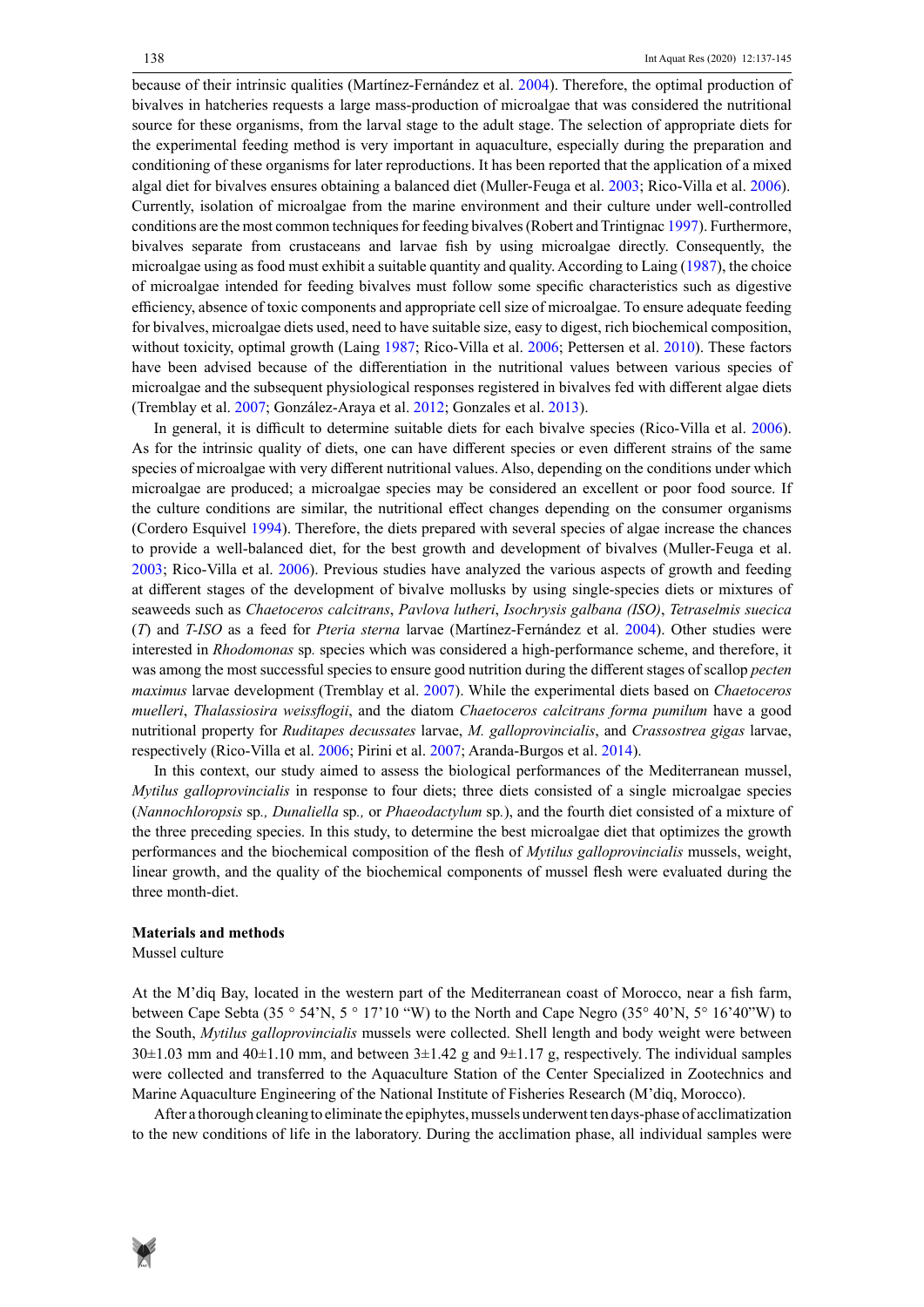kept in a 1  $m<sup>3</sup>$  tank during 10 days in order to adapt to the new farming conditions and to ensure the stability of the environmental conditions, temperature, salinity, and diet. Mussel samples received a diet based on *Nannochloropsis gaditana* species. Then, they were randomly distributed in twelve similar plastic aquariums of a volume of 10 L with 95 mussels per aquarium.

### Microalgae culture

The microalgae species used during this study were isolated then identified in the PROTEE laboratory at the University of Toulon, France (*Nannochloropsis* sp*.*, *Dunaliella* sp*.*), and in the National Institute for Fisheries Research-Morocco (*Phaeodactylum* sp*.*). They are cultured by passing from 3 mL in test tubes (mother cell) to 5 L of Guillard F/2 medium culture in Erlenmeyer flasks, which is rich on micro, macroelements, and vitamins that are necessary for the growth and development of these microalgae during exponential phase (Fernández-Reiriz et al. 2015) to a final amount of 64.44  $\times$  10<sup>6</sup>, 12  $\times$  10<sup>6</sup> and 25  $\times$  10<sup>6</sup> cells mL-1 for *Nannochloropsis* sp*.*, *Dunaliella* sp*.*, and *Phaedactylum* sp*.*, respectively.

In each aquarium, *Mytilus galloprovincialis* mussels received 7 L of seawater, filtered with a sand filter. *Nannochloropsis* sp*.* (group A)*, Dunaliella* sp*.* (group B), *Phaeodactylum* sp. (group C), and the mixture of the three species *Nanno/Duna/Phae* (group D) were used for mussel diets.

### Physical conditions

Compressed air has been continuously injected into all aquariums to ensure the oxygenation of water and maintain a homogeneous distribution of algal cells of each diet in the aquariums for the well-been of mussels. Lighting throughout the aquarium was provided by two fluorescent lamps of 36W operated on a light/dark cycle of 16/8 h. Daily water renewal was done manually to adjust the quantity of seaweed diet to the algal cell density required (number of cells in mL) which is  $10^4$  of algae cells mL<sup>-1</sup> for each mussel. To ensure proper water quality, all aquariums used in this study were daily cleaned by removing pseudo-feces, feces, other debris, and dead mussels. During the whole experiment process, pH was maintained at 7-8, temperature and salinity of seawater were kept at 16-18 °C and 35 - 36 ‰, respectively.

### Sampling procedure

The experiment process was conducted as follows; twelve aquariums divided into four groups; three groups fed with one species each, either *Nannochloropsis* sp*.* alone*, Dunaliella* sp*.*, *Phaeodactylum* sp., and a group fed with a combination of the tree species. Every two weeks, the biochemical composition of the mussel flesh, including lipids and proteins was evaluated for five mussels from each aquarium.

### Body weight and linear growth

Every two weeks, the shell length, and body weight of 30 mussels from each aquarium were measured, using a caliper, and a lab balance, respectively.

# Biochemical composition of microalgae and mussel body

To evaluate the effect of isolated microalgae (Table 1) on the biochemical quality of Mediterranean mussel flesh, total protein and lipid were determined every two weeks for five mussels of each aquarium. To measure the protein content, the Lowry method was used as follow; 0.8 mL of microalgae samples were centrifuged at 10000 rpm for 10 min. Then, 4 mL of cupro-alkaline reagent was added and mixed with the pellet. 0.4 mL of 1 N Folin reagent was added after 10 min of incubation at room temperature. Finally, the mixture was incubated again for 30 min at room temperature, and the protein level was measured at 750 nm using a Rayleigh UV-1800 spectrophotometer and the calibration curve;  $y=0.797x+0.021$ ,  $R^2=0.977$ . The same protocol was used to determine the protein level in mussel flesh with an additional step, that requires rinsing the flesh with 10 ml sterilized water, followed by 2 min of homogenization, before the centrifugation step (González López et al. 2010)**.** Bligh and Dryer method was used for lipid extraction

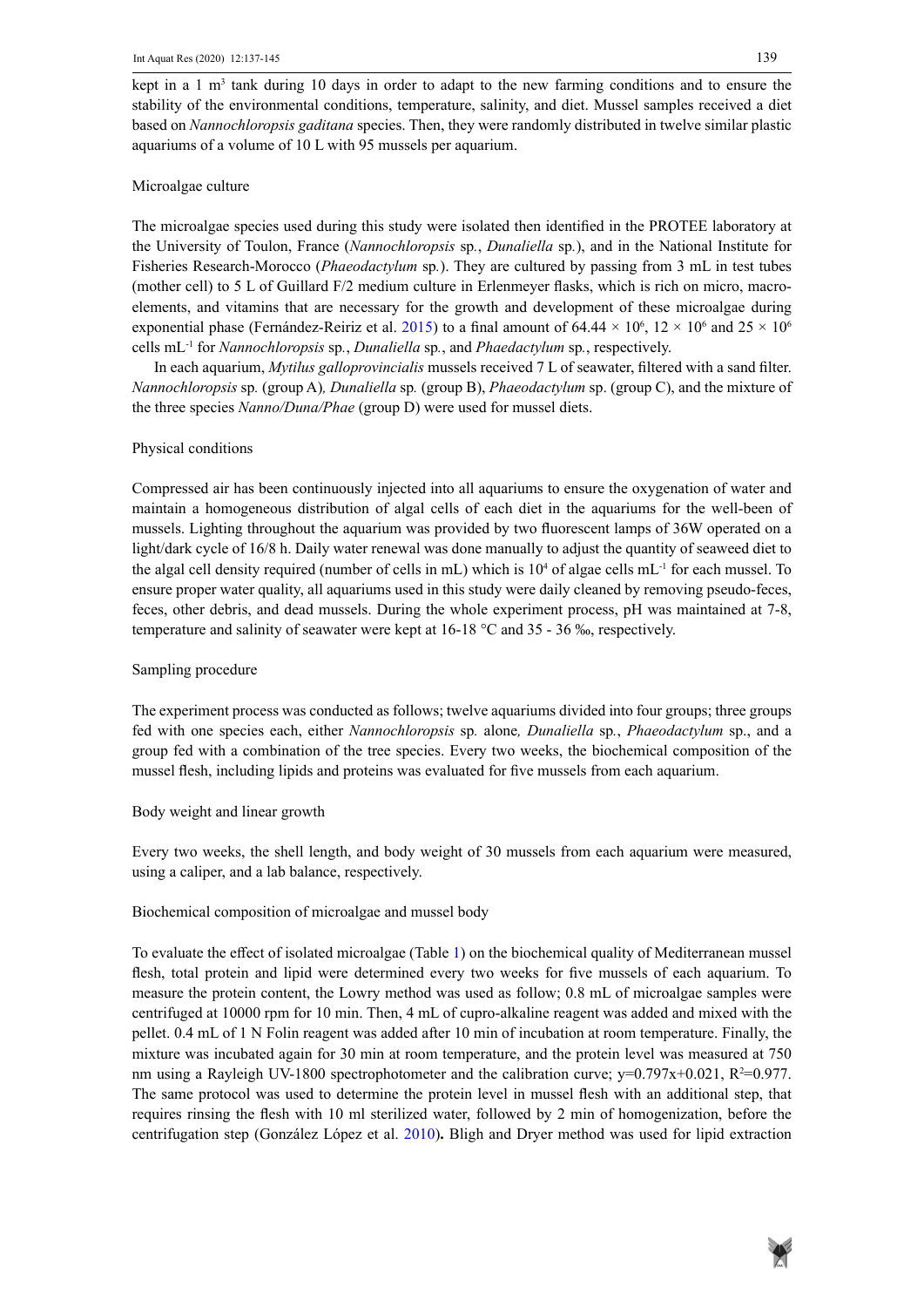| Characteristics                              | Nannochloropsis sp. | Dunaliella sp.     | Phaeodactylum sp.  |
|----------------------------------------------|---------------------|--------------------|--------------------|
| Cell density $(\times 10^6 \text{ mL}^{-1})$ | $22^{\circ}$        | $6.5^{\mathrm{a}}$ | 10 <sup>b</sup>    |
| Total lipid $(\%)$                           | 36 <sup>a</sup>     | 32 <sup>a</sup>    | 45 <sup>b</sup>    |
| Total protein $(\%)$                         | $24.10^a$           | 33 <sup>b</sup>    | 29.11 <sup>b</sup> |

**Table 1** Content of total lipids, total proteins in the three microalgae species used in this study **Table 1** Content of total lipids, total proteins in the three microalgae species used in this study

The different letters indicate significant differences in lipid levels between diets (Tukey HSD, p <0.001).

procedures. 1 g of dried biomass was placed in a test tube, then 8 mL methanol and 4 mL chloroform (*V/V*: 2/1) were added. After agitation for 10 min in a Stomacher, another 4 mL of chloroform was added to the mixture, and the tube was mixed for 3 minutes. To achieve a better extraction of lipids, the mixture was incubated for 24 hours in the dark, then 4 mL of distilled water was added, and the tube was centrifuged for 15 minutes at 3400 rpm to obtain an aqueous supernatant and an organic phase composed of chloroform and lipids extracts (Safi et al. 2014). The organic phase was filtered and dried at the next step. The sample was weighed before and after to determine the total lipid content. This method was used to measure the total lipids of four grams of flesh mussels (Bligh and Dyer 1959).

#### Statistical analysis

All the experiments were carried out in triplicate and all the data were tested for the normality and the homogeneity of the variances. All statistical tests were performed using SPSS statistical software (SPSS software version 16.0 IBM). One-way analysis of variance (ANOVA) was used to test the differences between the diets for each variable (survival rate, biochemical composition, weight, and linear growth), and were considered significant for  $P < 0.05$ . Post-hoc Tukey test was used to correct for multiple comparisons of the means between the groups.

#### **Results**

Growth performance of microalgae

The three species used as diets were cultured at the following starting cell densities;  $0.8 \times 10^6$ ,  $0.2 \times 10^6$ , and 1.25 × 10<sup>6</sup> cells mL-1 for *Nannochloropsis* sp*.*, *Dunaliella* sp*.*, and *Phaeodactylum* sp*.,* respectively. After 15 days of culture, the three species reached the maximum algal concentrations of 64.44  $\times$  10<sup>6</sup>, 12  $\times$  10<sup>6</sup>, and 25 × 106 cells mL-1 for *Nannochloropsis* sp*.*, *Dunaliella* sp*.*, and *Phaeodactylum* sp*.*, respectively (Fig. 1).

Lipid levels of the flesh mussels

The initial lipid content in the mussels tested was as follow;  $3.19\pm0.03\%$ ,  $3.28\pm0.04\%$ ,  $3.18\pm0.07\%$ , and



**Fig. 1** Growth kinetics of the three algae species (*Nannochloropsis* sp*.*, *Dunaliella* sp*.,* and *Phaeodactylum* sp*.*). **Fig. 1** Growth kinetics of the three algae species (*Nannochloropsis* sp*.*, *Dunaliella* sp*.,* and *Phaeodactylum* sp*.*). Vertical bars denote a standard error (SE).

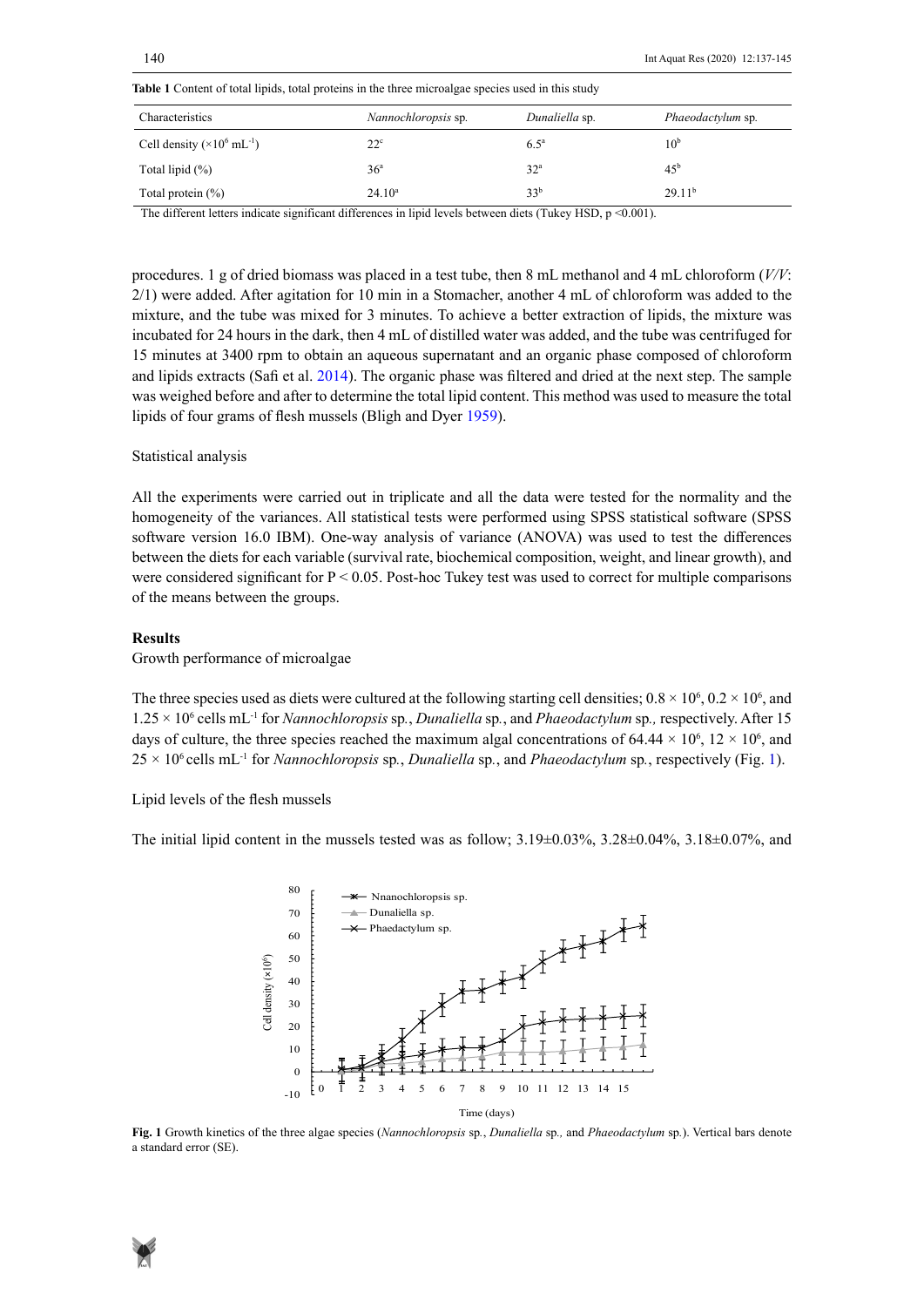3.26±0.10% from groups A, B, C, and D, respectively. Group D that received a mixed diet of three species, reached a higher lipid content after 30 days of diet compared to the other groups fed by one-microalgae species; *Dunaliella* sp*., Nannochloropsis* sp*.,* and *Phaeodactylum* sp*.*. After 60 days with the algae diet, a decrease in lipid level was observed for the four groups and was recovered gradually thereafter (Fig. 2).

Proteins in the flesh mussels

The protein levels increased gradually during the first thirty days of the feeding and decreased during the following fifteen days. Subsequently, after this period, another increase of mussel protein level was observed for all the tested groups; with the greatest protein level was registered in group B fed with *Dunaliella* sp*.* alone and group D fed with the mixture of three species *Nannochloropsis* sp*.*, *Dunaliella* sp*.*, and *Phaeodactylum* sp..

The initial average protein values in the four batches of mussel ranged between  $4.69\pm0.06\%$  and 4.82±0.03%. The rate increased during the last 90 days of the experiment reaching a value of 28.92±0.02, 26.07±0.01 per 100 g, in the mussels fed with *Dunaliella* sp*.* diet, and mussels fed with the mixture of three species (*Nannochloropsis* sp*.*, *Dunaliella* sp*.*, and *Phaeodactylum* sp*.*), respectively. These values were higher than those from mussels fed with the *Phaeodactylum* sp*.* (24.52±0.02%) or *Nannochloropsis* sp*.* (22.94±0.06%). The protein level in mussels was significantly different between the four groups, starting from day 15 of the diet, throughout day 90 of the experiment (Fig. 3).



The different letters indicate significant differences between diets (Tukey HSD, P < 0.001). **Fig. 2** Changes in lipid levels in the Mediterranean mussels during the algae diets (n=3). Vertical bars denote a standard error (SE).



(SE). The different letters indicate significant differences between diets (Tukey HSD,  $P < 0.001$ ). **Fig. 3** The dose of proteins in the Mediterranean mussels fed by four microalgae regimes (n = 3). Vertical bars denote a standard error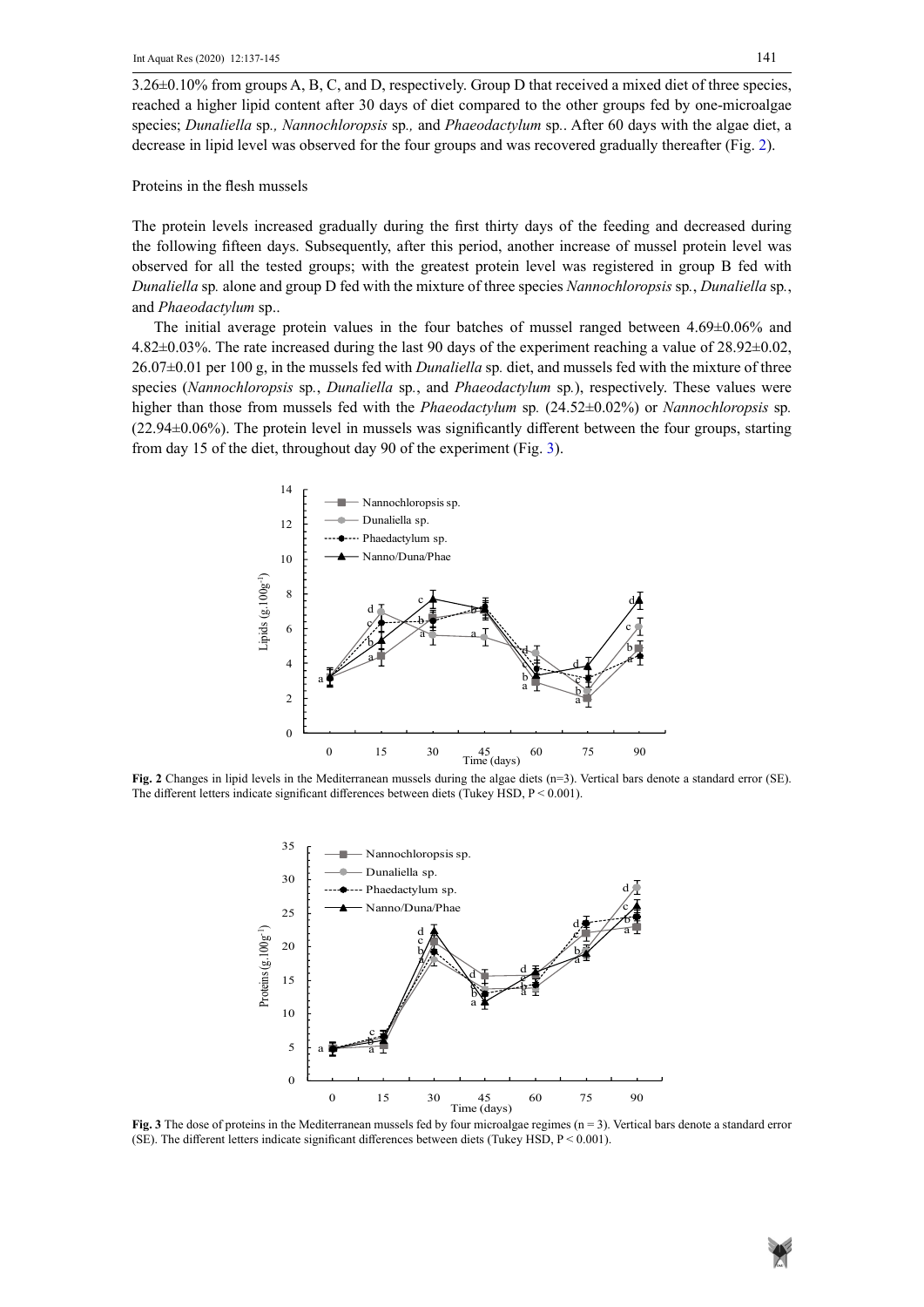# Mussel wet weight changes during growth

The evolution of mussel in the four tested groups showed that their wet weight increased gradually from 5.39±1.42, 5.66±1.32, 5.71±1.17, and 5.6±1.03 g to 7.64±2.48, 7.76±1.96, 7.58±2.21, and 6.87±1.38 g for groups; A, B, C, and D, respectively. Group D exhibited the lowest mussel wet weight from the first month. Groups A and B experienced a fall in average mussel wet weight from day 45 until day 60 of the experiment before recovering at day 70 of the experiment (Fig. 4).

#### Linear growth

The evolution of the shell length of the mussels fed with different diets showed that linear growth has a similar trend during the experiment between the four groups. The average initial shell lengths were of 36.7±0.38, 37.0±0.32, 37.7±0.28, and 37.3±0.18 mm for groups A, B, C, and D, respectively. At day 90 of the experiment, groups A, B, C, and D recorded mean values of 42.4±0.26, 42.3±0.28, 42.3±0.26, and 41.7 $\pm$ 0.23 mm, respectively (Fig. 5).

#### Survival rate

The lowest survival rate for the four diets was recorded during the last fifteen days of the experiment. As for the overall survival rate, mussels fed with *Dunaliella* sp*.*, *Phaeodactylum* sp*.* and with a combination



**Fig. 4** Evolution of the average weight of mussels fed with the four microalgae diets. Vertical bars denote a standard error (SE).The different letters indicate significant differences between diets (Tukey HSD, P < 0.001).



indicate significant differences between diets (Tukey HSD, P < 0.001). **Fig. 5** Evolution of the average shell length of mussels fed by four diets. Vertical bars denote a standard error (SE). The different letters

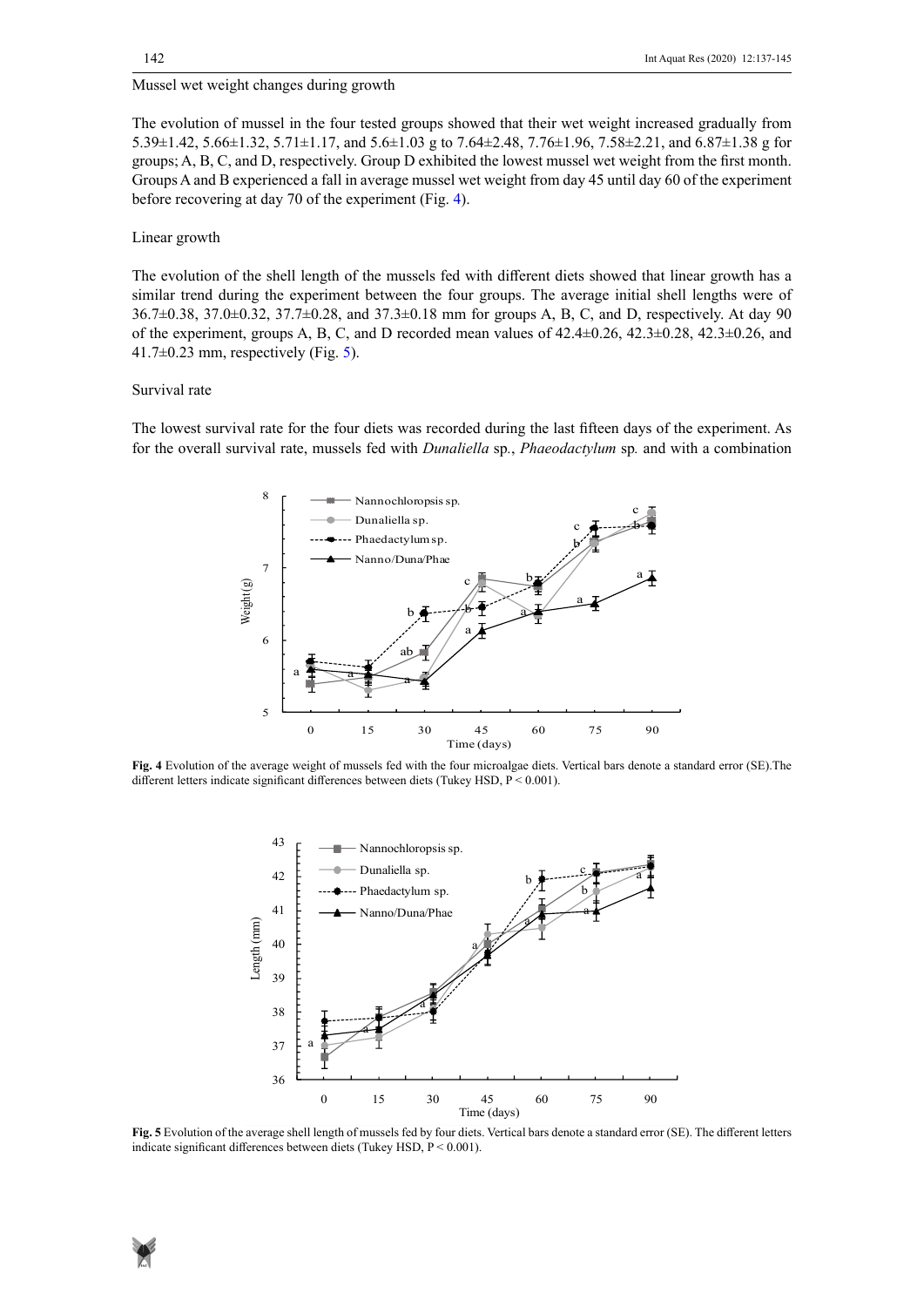

**Fig. 6** Survival rates of mussels fed by four diets at the end of the experiment. Vertical bars denote a standard error (SE). The different letters indicate significant differences in survival rates between diets (Tukey HSD, P < 0.05).

of the three microalgae species diet (Nannochloropsis sp., Dunaliella sp., Phaeodactylum sp.), showed the highest average survival rates; 95%, 95%, and 94% respectively, but mussels fed with *Nannochloropsis* sp*.* species exhibited the lowest average survival rate (89%) (Fig. 6).

#### **Discussion**

Microalgae selected to feed bivalves must meet certain criteria related to size, cell morphology, and nutritional value (Albentosa et al. 1996; Brown et al. 1997; Martínez-Fernández et al. 2004; González-Araya et al. 2012; Gonzales et al. 2013). Some microalgae have a good nutritional profile for bivalves but are difficult to ingest (Fernández-Reiriz et al. 2015). The growth and the assimilation of biochemical components (lipids and proteins) by *M. galloprovincialis* depend considerably on the microalgae diet administrated (Brown et al. 1997; Seixas et al. 2009). In this study, the highest lipid levels were recorded in group D, fed with a combination of the three microalgae species; *Nannochloropsis* sp*.*, *Dunaliella* sp*.*, and *Phaeodactylum* sp., which confirms the results reported by Robert and Trintignac (1997) for *Tetraselmis suecica*, *Chaetoceros calcitrans* and *Isochrysis galbana* as fed for *M. galloprovincialis*. These data together suggest that diversified diets provide an adequate biochemical composition and a better nutritional regime than mono-algal diets. The four groups experienced an important reduction in lipid levels during the two samplings (T60-T75); this reduction in lipid accumulation was explained by gonad development and gamete release during this period. These phenomena are known to consume biochemical reserves (Orban et al. 2002, Nevejan et al. 2007). Furthermore, Ibarrola (1996) reported that the increase in the digestive effort that happens in the digestive gland may enhance the lipid loss through metabolic fecal losses (Ibarrola et al. 1996). In the other hand, some discrepancies were observed between different published studies that could be due to the different experimental parameters; such as the duration of the experiments, the physicochemical conditions, altering diet, and the experimental installations (Joseph 1982; Rico-Villa et al. 2006; Pettersen et al. 2010).

Proteins are necessary for the production of enzymes and the biosynthesis of tissues. Thus, the dietary components should be rich in protein levels for the metabolic processes and tissue development (Gatenby et al. 2003). The three microalgae used in this study; *Nannochloropsis* sp*.*, *Phaeodactylum* sp*.,* and *Dunaliella*  sp*.* contain 24%, 29%, and 33% protein rate*,* respectively. Furthermore, the highest protein content was recorded in mussels fed with the single-algal dietary regimen. For example, for the mono-algal diet with *Dunaliella* sp*.*, the final protein level was 28.92 per 100 g of mussels compared to 26.07 per 100 g in mussels fed with the mixed diet of three species. Moreover, in the framework of a project developed by Salinalgue in 2013, they have used the same species of microalgae as a source rich in protein. Proteins are very important for the growth of juveniles and adults undergoing gametogenesis for *Crassostrea virginica* oyster, and *Mytilus trossulus* mussel with protein levels higher than 15.6% and 57.4%, respectively (Langton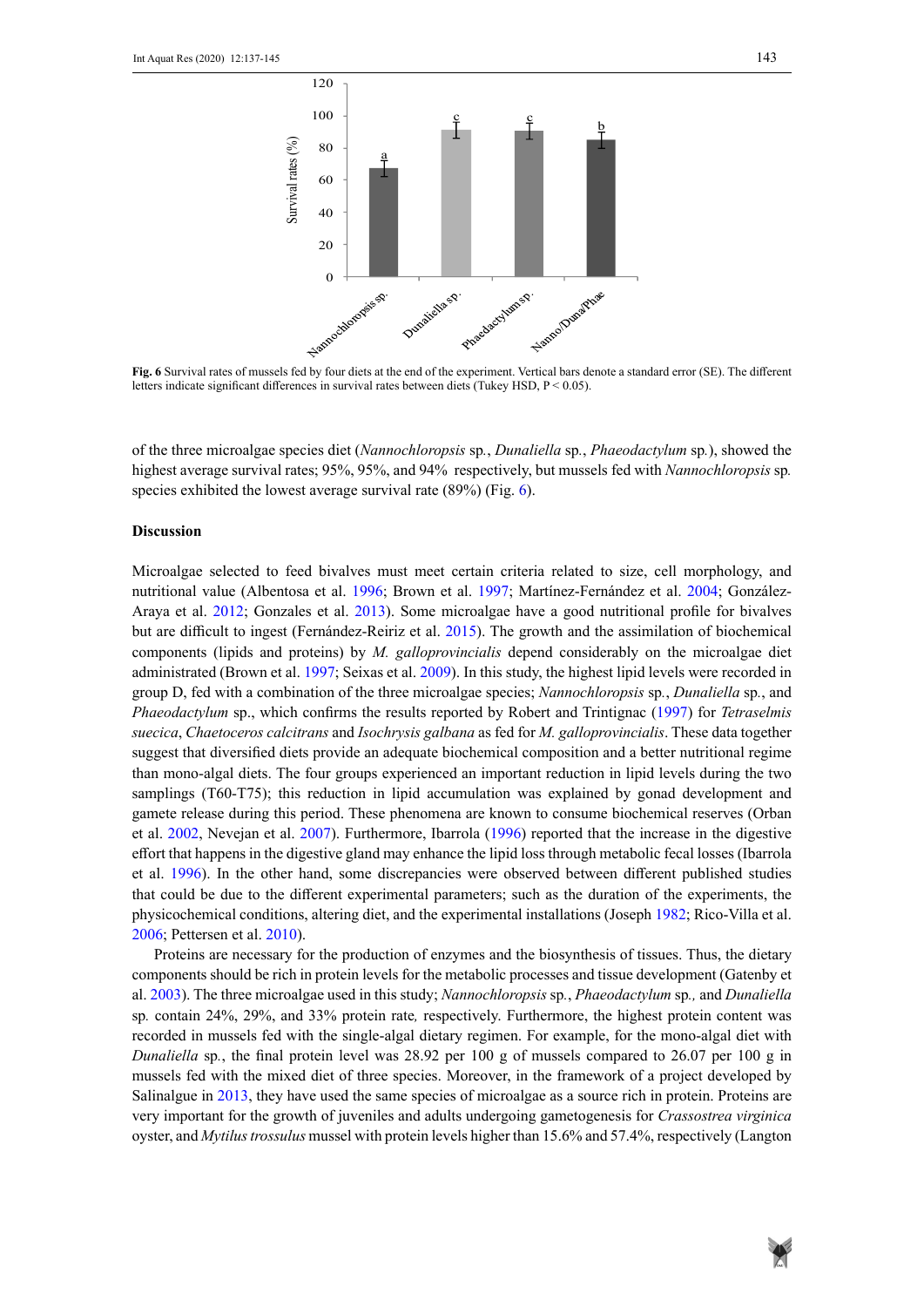et al. 1977; Wikfors et al. 1992; Kreeger and Langdon 1994). The majority of proteins are degraded for optimal feeding of mussels (Kreeger et al. 1995; Kreeger et al. 1996). On the other hand, some species like *Tetraselmis suecica* have complex polysaccharides and proteins which explain the difficulty in digestion by mollusks (Epifanio 1979).

Our data about mussel weight and linear growth showed that *Dunaliella* sp*.* was the best mono-algal diet for the *M. galloprovincialis* mussel. However, mussels fed with a diet based on the combination of the three species (*Nannochloropsis* sp*.*, *Dunaliella* sp*.*, and *Phaeodactylum* sp*.*) exhibited the lowest meat wet weight and linear growth levels. Growth in shell length was constant during the experimental period, but weight growth fluctuated during the study period. The difference in physiological and biochemical growth rates was expressed by the difference in dimension (size, volume, and weight) of the three species of microalgae (Fernández-Reiriz et al. 2015). In our study, the difference in weight and linear growth between the different lots could not be explained by the difference in the size of diet cells, since the most successful strain in terms of growth was the strain with large cell size (*Dunaliella* sp.) and a small cell density of 6.5×10<sup>6</sup> mL<sup>-1</sup>. These results can be explained by the effect of rate, protein quality, and dietary lipids. A specific daily growth rate showed that group A fed with *Nannochloropsis* sp*.* has the highest daily values; 0.07 mm per day during the first 75 days and then 0.06 mm per day from until the 90 days.

For the survival rate, all four groups maintained high survival rates during the first 60 days of the diet. Subsequently, the group fed by *Nannochloropsis* sp*.* experienced a dramatic decline that lasted until the end of the experiment. This significant decrease in the survival rate could be related to the depletion of lipid reserves during the breeding period caused due to difficult digestion metabolites. Based on Martínez-Fernández study, *Nannochloropsis* sp*.* (group A) was very easy to ingest probably because of their small size (2 to 3  $\mu$ m), but they were difficult to digest (Martínez-Fernández et al. 2004). Moreover, when the larvae of *A. ventricosus circularis* mussels were fed with *Nannochloris oculata*, the cells were ingested but they were not digested (Lora-Vilchis and Maeda-Martinez 1997). Based on these data, we conclude that in our study, the increased mortality observed in group A was caused by a failure to recover the digestive efficiency after the spawning phase.

#### **Conclusion**

In this study, *Dunaliella* sp*.* Diet was associated with the ideal protein profile. Moreover, the data from this study showed that this species of microalgae covers the nutritional requirements of *Mytilus galloprovincialis* mussel, from the protein level to the lipid level of the flesh, mussel weight, and the linear growth. Therefore, *Dunaliella* sp*.* could be considered one of the best mono-algal diets for mussels. However, further investigations in nutrient requirements are still needed to promote a well-balanced diet for aquatic mollusk farming.

**Acknowledgments** The authors thank Pr. Jamet Dominique at the Laboratory (Transfers and Exchange in the Environment) at Toulon University for the morphological identification of two species of marine microalgae (*Nannochloropsis* sp*.*, *Dunaliella* sp*.*). We are also very grateful to Dr. Rijal Leblad Benlahcen for the morphological detection of *Phaeodactylum* sp..

**Conflict of interest** The authors declare that they have no conflict of interest.

#### **References**

- Albentosa M, Fernández-Reiriz M-J, Pérez-Camacho A, Labarta U (1999) Growth performance and biochemical composition of *Ruditapes decussatus* spat fed on microalgal and wheatgerm flour diets. J Exp Mar Biol Ecol 232: 23–37
- Albentosa M, Labarta U, Pérez-Camacho A (1994) Fatty acid composition of *Venerupis pullastra* spat fed on different microalgae diets. Comp Biochem Physiol 108: 639–648
- Albentosa M, Pérez-Camacho A, Labarta U, Fernández-Reiriz MJ (1996) Evaluation of live microalgal diets for the seed culture of *Ruditapesdecussatus* using physiological and biochemical parameters. Aquaculture 148: 11–23
- Aranda-Burgos JA, da Costa F, Nóvoa S, Ojea J, Martínez-Patiño D (2014) Effects of microalgal diet on growth, survival, biochemical and fatty acid composition of *Ruditapes decussatus* larvae. Aquaculture 420: 38-48
- Atalah E, Hernández-Cruz CM, Izquierdo MS, Rosenlund G, Caballero MJ, Valencia A, Robaina l (2007) Two microalgae *Crypthecodinium cohnii* and *Phaeodactylum tricornutum* as alternative source of essential fatty acids in starter feeds for seabream (*Sparus aurata*). Aquaculture 270: 178-185
- Bligh EG, Dyer WJ (1959) A rapid method of total lipid extraction and purification. Can J Biochem Physiol 37: 911–917
- Brown MR, Jeffrey SW, Volkman JK, Dunstan GA (1997) Nutritional properties of microalgae for mariculture. Aquaculture 151: 315–331